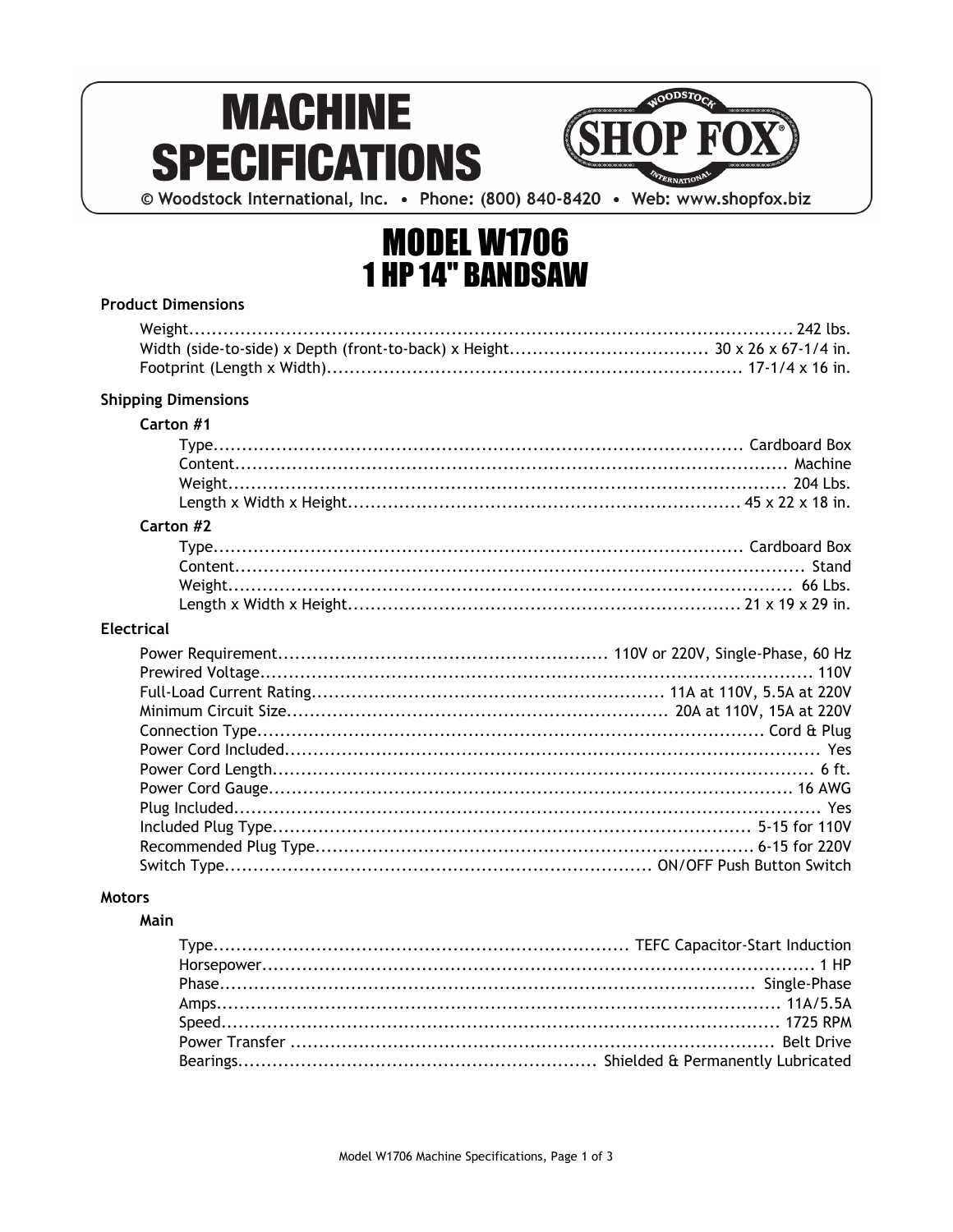### **Main Specifications**

## **Main Specifications**

#### **Blade Information**

#### **Table Information**

#### **Construction Materials**

#### **Other Related Information**

#### Other